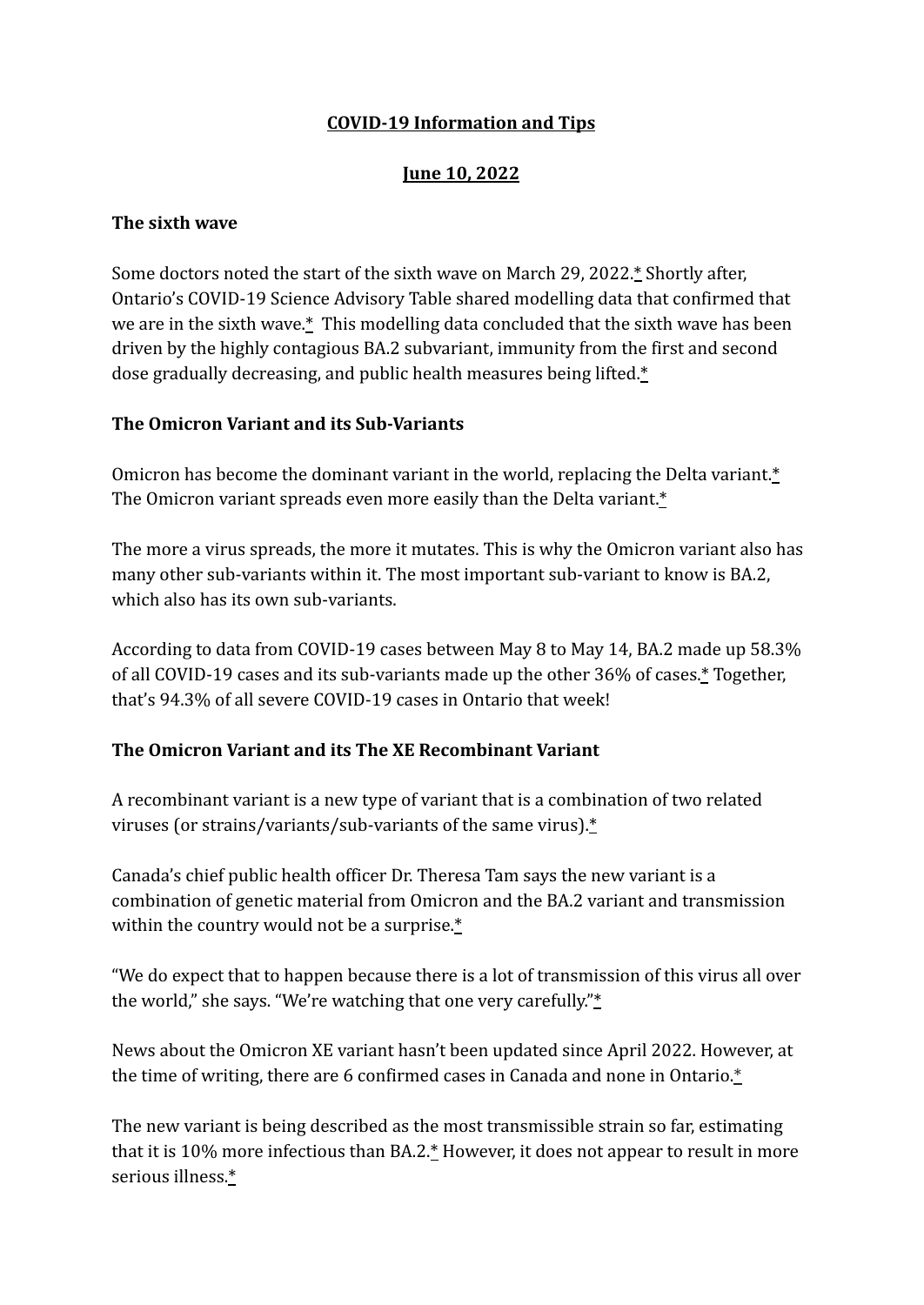# **Changes to counting cases & getting tested**

Public health units are no longer required to report the daily case counts to Public Health Ontario, so the reported number of cases is likely much lower than the actual number of cases. Also, as of December 31, 2021, Ontario has only been providing PCR tests to high-risk individuals who are also showing symptoms.

Since fewer people are able to get PCR tests, at-home rapid antigen tests have become essential to help people know when to isolate.[\\*](https://www.ctvnews.ca/health/ottawa-to-reassess-rapid-test-distribution-to-provinces-territories-by-year-s-end-phac-says-1.5933142) A Statistics Canada survey from April 2022 found that nearly 2 in 5 Canadians experienced difficulties in trying to get one.[\\*](https://www.ctvnews.ca/health/ottawa-to-reassess-rapid-test-distribution-to-provinces-territories-by-year-s-end-phac-says-1.5933142)

The Public Health Agency of Canada (PHAC) says that as of May 18, it has distributed more than 369 million rapid tests this year[.\\*](https://www.ctvnews.ca/health/ottawa-to-reassess-rapid-test-distribution-to-provinces-territories-by-year-s-end-phac-says-1.5933142) PHAC says that it plans to keep distributing COVID-19 rapid tests to provinces and territories until at least the end of 2022, but it will reassess the situation and may stop providing rapid tests afterwards.[\\*](https://www.ctvnews.ca/health/ottawa-to-reassess-rapid-test-distribution-to-provinces-territories-by-year-s-end-phac-says-1.5933142) PHAC will instead keep these tests in a "strategic reserve" for the future.[\\*](https://www.ctvnews.ca/health/ottawa-to-reassess-rapid-test-distribution-to-provinces-territories-by-year-s-end-phac-says-1.5933142)

The more accurate indicators of the current COVID-19 situation are:

- the number of people in hospital with COVID-19
- the number of COVID-19 patients in Intensive Care Units (ICU)
- COVID-19 wastewater signal, which looks at the "103 wastewater treatment plants, pumping stations and sewer sheds in the 34 public health units.["\\*](https://toronto.citynews.ca/2022/04/14/ontario-covid-modelling-6th-wave/) Note that there is a 5 to 7-day lag between the detection of COVID-19 in the wastewater and the diagnosis and reporting of COVID-19 cases. $*$

### **Removing mask mandates and vaccine certificates**

Another new feature of the sixth wave is the removal of mask mandates and vaccine certificates. Speaking on removing mask mandates, Dr. Robert Cushman said, "Many of us [doctors] thought it was premature. With the Omicron variant out there and what we're seeing with waste water… even hospitalizations, we have concerns.["\\*](https://ottawa.ctvnews.ca/video?clipId=2415662)

Click [here](https://www.nydp.ca/uploads/1/5/1/7/15170544/why_people_arent_wearing_masks_anymore.pdf) to read more about the removal of mask mandates. Ever since the announcement that COVID-19 health precautions will be lifted, the term "layers of protection" has been used a lot. Click [here](https://www.nydp.ca/uploads/1/5/1/7/15170544/layers_of_protection_explained.pdf) to read more about what that means!

### **Get your booster shots to strengthen your immune response!**

For many people, their first and second booster doses will be their third and fourth dose, but if you are moderately or severely immunocompromised, the second booster dose could be your fifth dose[.\\*](https://www.toronto.ca/home/covid-19/covid-19-vaccines/covid-19-vaccine-eligibility-doses/) Click [here](https://www.toronto.ca/home/covid-19/covid-19-vaccines/covid-19-vaccine-eligibility-doses/) to read the latest information about who is eligible for any of these doses.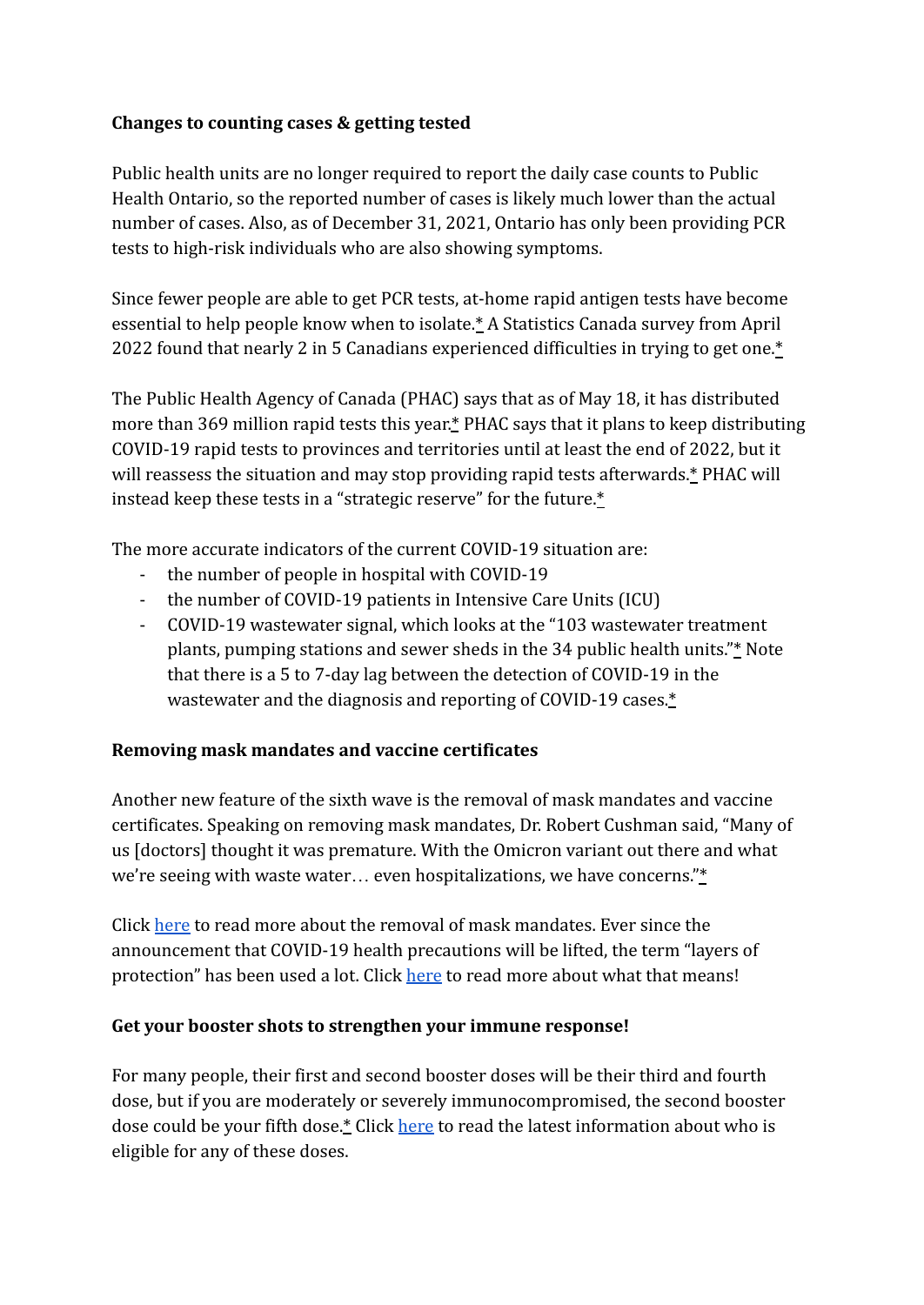# **September 7, 2021**

### **The fourth wave**

Right now, we are in the fourth wave. It's normal for pandemics to have many phases, or "waves", where the number of cases increases and decreases multiple times.

We aren't in lockdown, but it's a possibility for the future as some provinces' hospitals are still overwhelmed from the pandemic's previous waves[.\\*](https://www.ctvnews.ca/health/coronavirus/vaccines-not-enough-to-stop-fourth-wave-of-covid-19-in-canada-experts-warn-1.5560876) Preventing hospitals from getting overwhelmed is a key factor in preventing lockdowns.[\\*](https://www.ctvnews.ca/health/coronavirus/vaccines-not-enough-to-stop-fourth-wave-of-covid-19-in-canada-experts-warn-1.5560876)

In the fourth wave, almost everyone still has to wear a mask. Click [here](https://www.nydp.ca/uploads/1/5/1/7/15170544/why_we_still_have_to_wear_masks.pdf) to read about why it is required and which groups do not have to follow this rule.

### **The Delta variant**

Another key feature of the fourth wave is the Delta variant. The Delta variant is believed to account for more than 90% of all new COVID-19 cases in Ontario[.\\*](https://toronto.ctvnews.ca/ontario-s-top-doctor-suggests-new-vaccination-target-to-account-for-risk-posed-by-delta-variant-1.5516590) Currently, Ontario has over 10,500 confirmed cases of this variant.<sup>\*</sup> It is also the most dominant variant worldwide.[\\*](https://www.ctvnews.ca/health/coronavirus/delta-spreads-like-wildfire-as-doctors-study-whether-it-makes-patients-sicker-1.5531741)[,\\*](https://globalnews.ca/news/8033826/delta-covid-variant-dominant-strain-worldwide/),[\\*](https://www.cnbc.com/2021/08/06/covid-charts-show-how-far-delta-variant-has-spread-around-the-world.html)

We know that the Delta variant's genetic structure is unique, so it spreads more easily than other variants and the original COVID-19 virus. Two doses of a COVID-19 vaccine offer strong protection against this variant, but you can still get infected by it after being fully vaccinated. $\frac{4}{1}$  Click [here](https://www.nydp.ca/uploads/1/5/1/7/15170544/the_delta_variant_explained.pdf) for more information about the Delta variant.

#### **Breakthrough cases**

It's possible for fully vaccinated people to get infected with COVID-19.[\\*](https://www.ctvnews.ca/health/coronavirus/vaccines-not-enough-to-stop-fourth-wave-of-covid-19-in-canada-experts-warn-1.5560876) This is called a "breakthrough" case because the virus "broke through" or got past the vaccine's immune defense. Click [here](https://www.nydp.ca/uploads/1/5/1/7/15170544/website_memo_august_30.pdf) to read more about breakthrough cases.

Those who are most likely to be infected after being fully vaccinated are the same people who are in the "high risk" category of getting COVID-19. Click [here](https://www.canada.ca/en/public-health/services/publications/diseases-conditions/people-highrisk-for-severe-illness-covid-19.html) to see the government's list of "high risk" people.

### **Availability of vaccines**

Currently, everyone who is 12 years old and older is able to get vaccinated. Health experts encourage everyone to get vaccinated as soon as possible. Click [here](https://covid-19.ontario.ca/book-vaccine/) to book your first or second dose of a COVID-19 vaccine.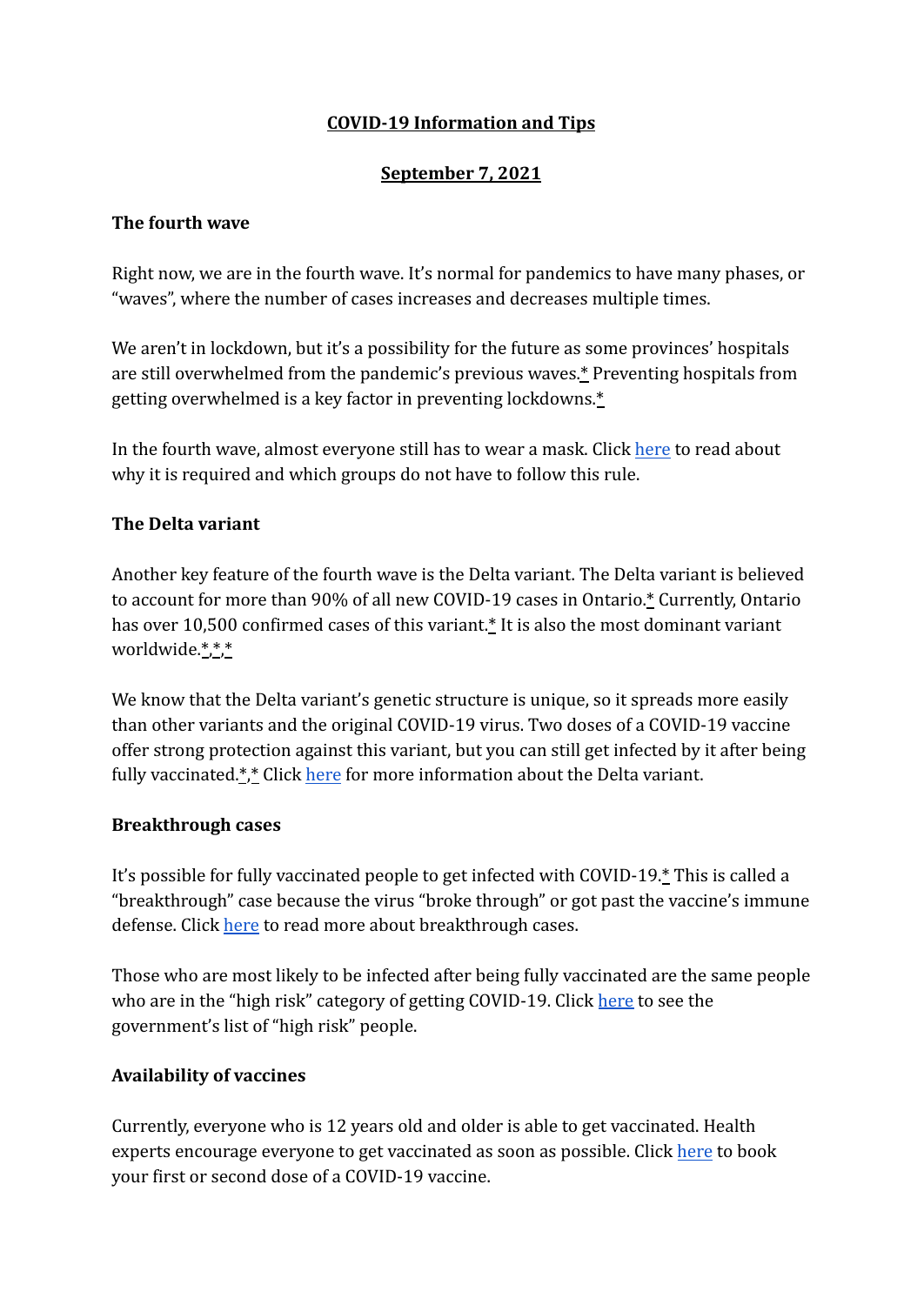### **Mixing vaccines**

Based on real world data, the National Advisory Committee on Immunization (NACI) has consistently stated that mixing doses of mRNA vaccines is safe and effective.[\\*](https://www.canada.ca/en/public-health/services/immunization/national-advisory-committee-on-immunization-naci/recommendations-use-covid-19-vaccines.html) On top of that, the benefits of getting vaccinated outweigh the possible health risks of mixing vaccines.[\\*](https://www.canada.ca/en/public-health/services/immunization/national-advisory-committee-on-immunization-naci/recommendations-use-covid-19-vaccines.html) Click [here](https://covid-19.ontario.ca/covid19-cms-assets/2021-06/moh-second-dose-factsheet-en-2021-06-20.pdf) to read more about mixing vaccines.

Real world data shows that vaccines are considered generally safe for anyone who does not have any contraindications. "Contraindications" are any conditions that could put your health at risk during vaccination.

If you have any concerns about how mixing vaccines might interact with your specific disability, I strongly recommend that you speak with your healthcare provider about it. If you don't have a family doctor, you can call 1-866-797-0000 to discuss your situation with a Registered Nurse at Telehealth Ontario. The phone call is confidential and free.

# **Third doses of a COVID-19 vaccine, also known as "booster shots"**

For the general population, two doses of a COVID-19 vaccine will give them strong protection against catching COVID-19 and its variants, as well as suffering from severe symptoms.[\\*](https://www.health.gov.on.ca/en/pro/programs/publichealth/coronavirus/docs/vaccine/COVID-19_vaccination_rec_special_populations.pdf) Getting two doses of the vaccine is the best protection against the Delta variant[.\\*](https://www.health.gov.on.ca/en/pro/programs/publichealth/coronavirus/docs/vaccine/COVID-19_vaccination_rec_special_populations.pdf)

But two doses might not be enough for some specific groups of people, and these people qualify for a third dose of a COVID-19 vaccine. Click [here](https://www.nydp.ca/uploads/1/5/1/7/15170544/do_you_qualify_for_a_third_dose_of_a_covid-19_vaccine.pdf) to see who is eligible for a third dose.

### **Vaccine certificates and proof of vaccination**

Starting September 22, everyone in Ontario will need to be fully vaccinated and show proof of vaccination as well as proof of identity to access certain indoor public spaces. This includes: restaurants, movie theatres, gyms, casinos, concert halls, and other businesses[.\\*](https://news.ontario.ca/en/release/1000779/ontario-to-require-proof-of-vaccination-in-select-settings)

Everyone who has been vaccinated is encouraged to download their vaccine receipt to use while the government finishes developing the vaccine certificate. Click [here](https://covid19.ontariohealth.ca/) to download your vaccine receipt.

The government has answered some Frequently Asked Questions, or FAQs about vaccine certificates. Click [here](https://news.ontario.ca/en/backgrounder/1000780/new-requirement-for-proof-of-vaccination-in-certain-settings-frequently-asked-questions) to read the original document, and click [here](https://www.nydp.ca/uploads/1/5/1/7/15170544/vaccine_certificate_faqs.pdf) to read the same information in plain language.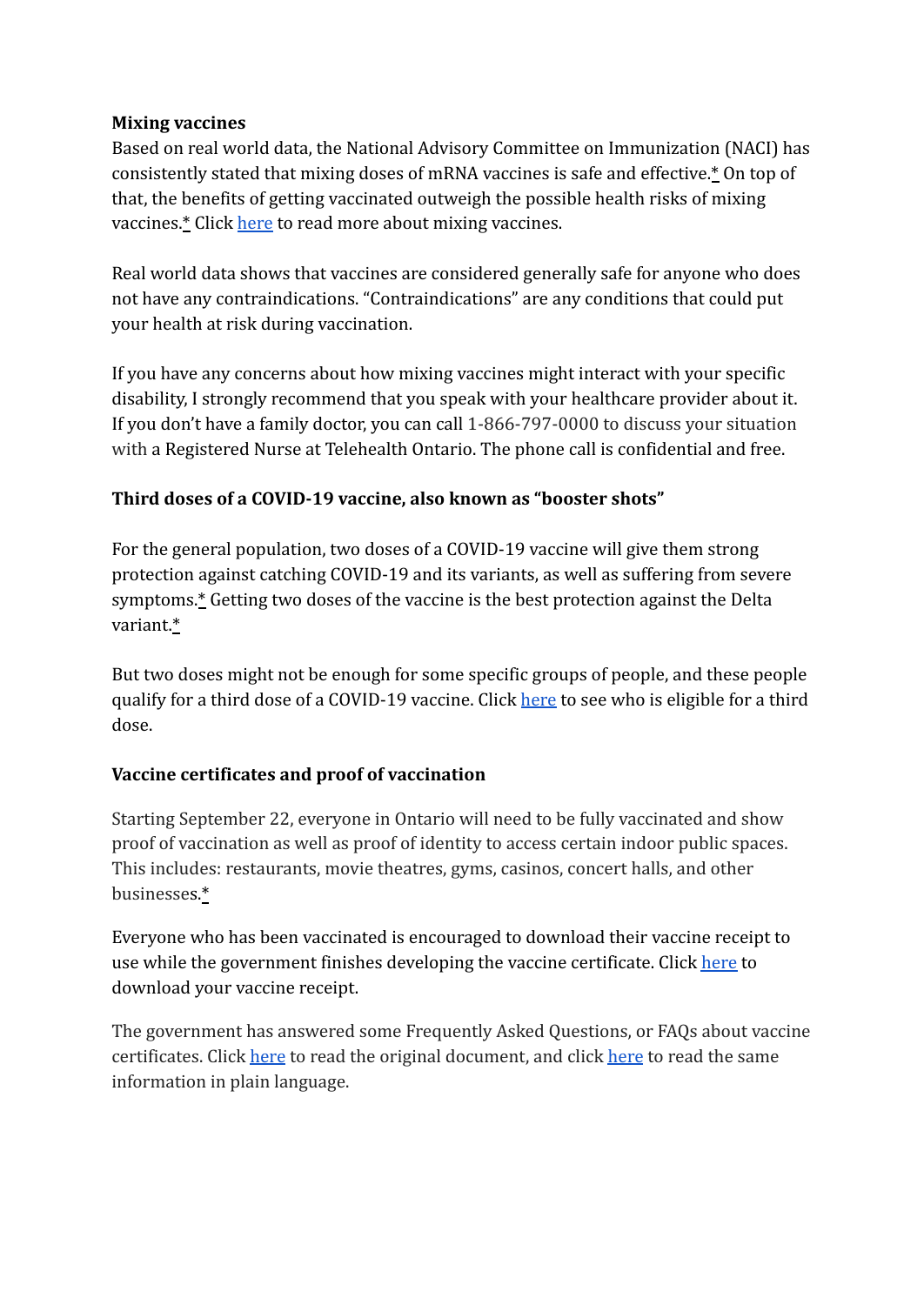#### **May 11, 2021**

#### **What stage of the pandemic are we in?**

The Covid -19 pandemic began with Ontario seeing the first wave of the pandemic in the spring of 2020. Historically pandemics see many phases, or "waves" meaning numbers will increase and decrease multiple times before the last phase in which we will see the pandemic contained with the development and distribution of successful vaccines.

The second wave began in September 2020, and we are now in the third wave, and as some experts agree, the middle of the pandemic. Over time, the Covid-19 virus has mutated into several variants originating in other countries such as the B.1.17 variant (United Kingdom), B.1.351 variant (South Africa), and P.1 variant (Brazil).



Source:<https://covid-19.ontario.ca/data>

As you can see on this graph, displaying the third wave, positive Covid cases peaked towards the end of April 2021, and have been slowly declining since then.

#### **Availability of vaccines and effectiveness**

Vaccines are becoming more and more available to the public as the supply grows, with priority being given to designated hot spots. As of today (May 11, 2021), People with atrisk conditions in Ontario will be eligible to book their Covid-19 vaccine appointment. The province says that includes people with dementia, diabetes and sickle cell disease. Beginning Thursday, the province says that anyone over the age of 40 will be able to book their vaccine.

Upon receiving a vaccine, a person's immunity grows over time. In a recent study, it has shown the vaccines to be very effective in combating Covid-19. This study showed that out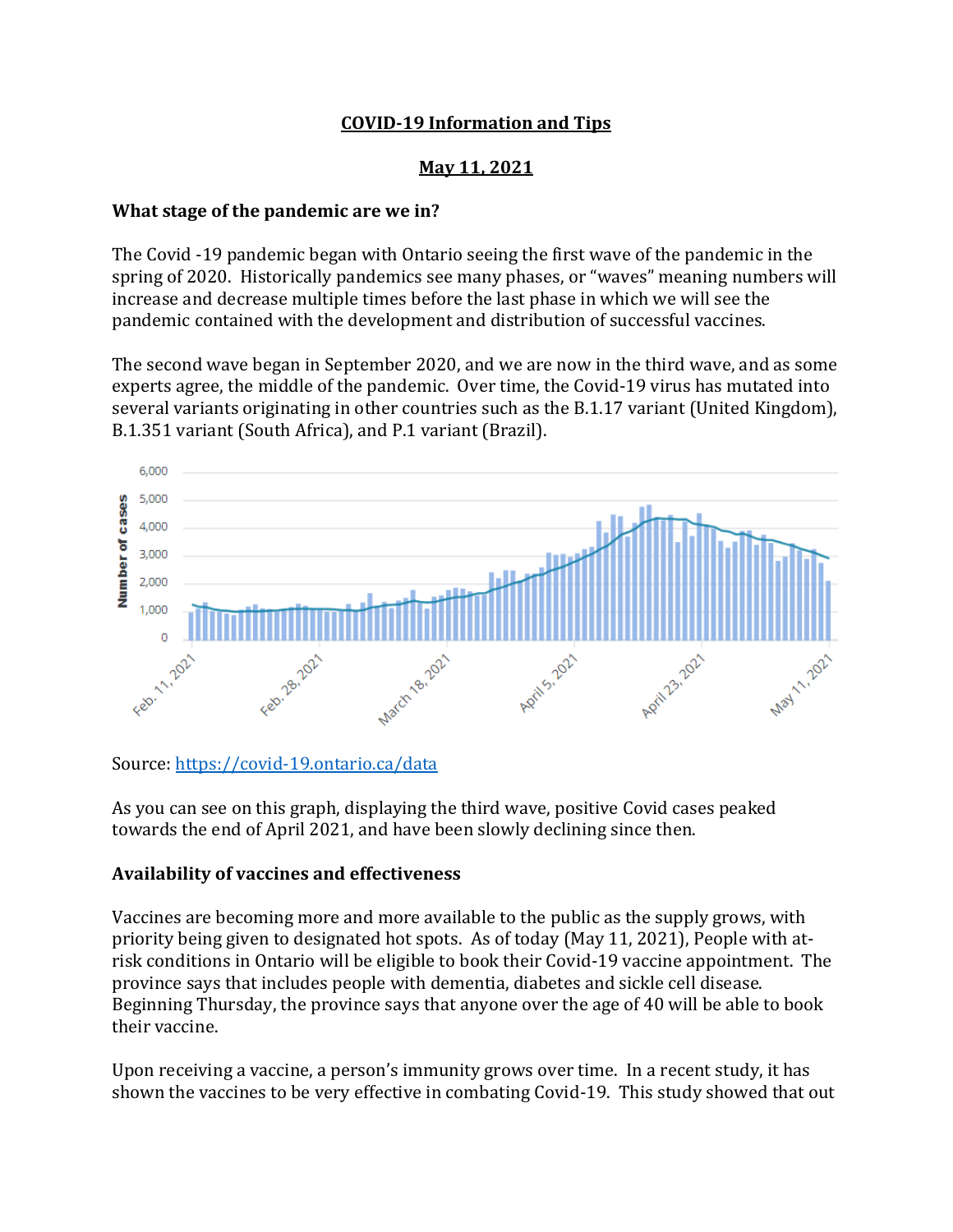of 0.06% of people who got infected with Covid-19, 0.67% of the people contracted Covid-19 within fourteen days of receiving the vaccine. This is very encouraging. All vaccines have provided excellent protection of all variants so far.

## **Current Stay at Home Order**

Effective April 17th, 2021, Ontario was issued a stay at home order in an effort to stop the spread of Covid-19. The guidelines for our current stay at home order are as follows;

-Prohibit all outdoor social gatherings and organized public events, except for with members of the same household or one other person from outside that household who lives alone or a caregiver for any member of the household;

-Close all non-essential workplaces in the construction sector;

-Reduce capacity limits to 25 per cent in all retail settings where in-store shopping is permitted. -This includes supermarkets, grocery stores, convenience stores, indoor farmers' markets, other stores that primarily sell food and pharmacies; and, -Close all outdoor recreational amenities, such as golf courses, basketball courts, soccer fields, and playgrounds with limited exceptions.

-In addition, effective Monday, April 19, 2021 at 12:01 a.m., the government is limiting the capacity of weddings, funerals, and religious services, rites or ceremonies to 10 people indoors or outdoors. Social gatherings associated with these services such as receptions are prohibited, except for with members of the same household or one other person from outside that household who lives alone. Drive-in services will be permitted.

The current stay at home order is expected to end on May 20th, 2021, however, most experts predict that that will be extended at least by two weeks.

Source: https://news.ontario.ca/en/release/61192/ontario-strengthens-enforcement-ofstay-at-home-order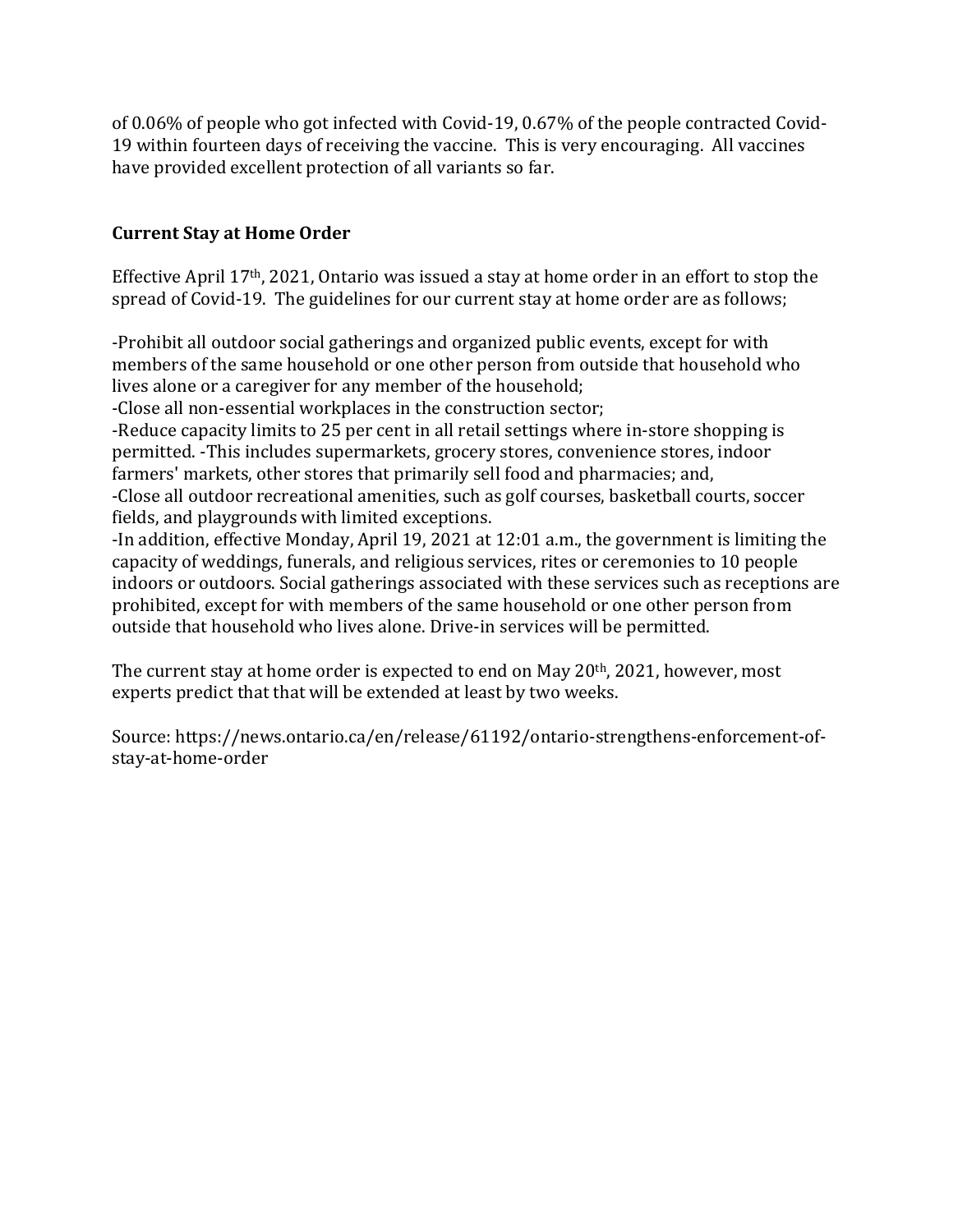### **Updated: November 13, 2020**

# **What stage of the pandemic are we currently in?**

The metaphor of waves on the sea has been used to describe the rise and fall in the number of cases of COVID-19 in the province and in the country. The "wave" is a term used to highlight the overall shape of an epidemic curve in terms of the number of new cases per day. Because it is the overall shape that gets looked at, there is no precise number of daily cases that determine when a wave ends and a new one begins.

Ontario, along with the rest of Canada, experienced the first wave of the pandemic in the spring. There was a decline in reported daily cases over the summer months, which makes a dip in the graph. Since the beginning of September, the trend of COVID-19 cases has been steadily increasing.



# Source:<https://covid-19.ontario.ca/data>

As can be seen on this graph of the daily reported COVID-19 cases in Ontario, the province is currently in its second wave. Currently, our 7-day average of new COVID-19 cases in the province is the highest that it has ever been, and therefore we are experiencing more transmission of the virus in this second wave than was experienced in the first wave.

# **What are targeted regional lockdowns?**

Targeted regional lockdowns are based on outbreak areas of a city or province. Within the province, there are regions of Ontario that are reporting high daily case counts of COVID-19, as well as high transmission rates and high positivity rates. The province's four main hotspots have consistently been the regions of Toronto, Peel, York and Ottawa. These regions have more restrictions on businesses put in place in order to limit transmission of the virus

According to the colour-coded framework for COVID-19 restrictions that was recently put out by the provincial government, a "red level" given to a region of the province means that the region would be moved back into a modified Stage 2. A positivity rate of more than 10 percent, or a weekly incident rate of more than 100 infections per 100, 000 people is needed in order for a region to be declared in the red zone. Although this is the highest level of restrictions that a region can have before going into a

North Yorkers for Disabled Persons Inc. Updated November 13, 2020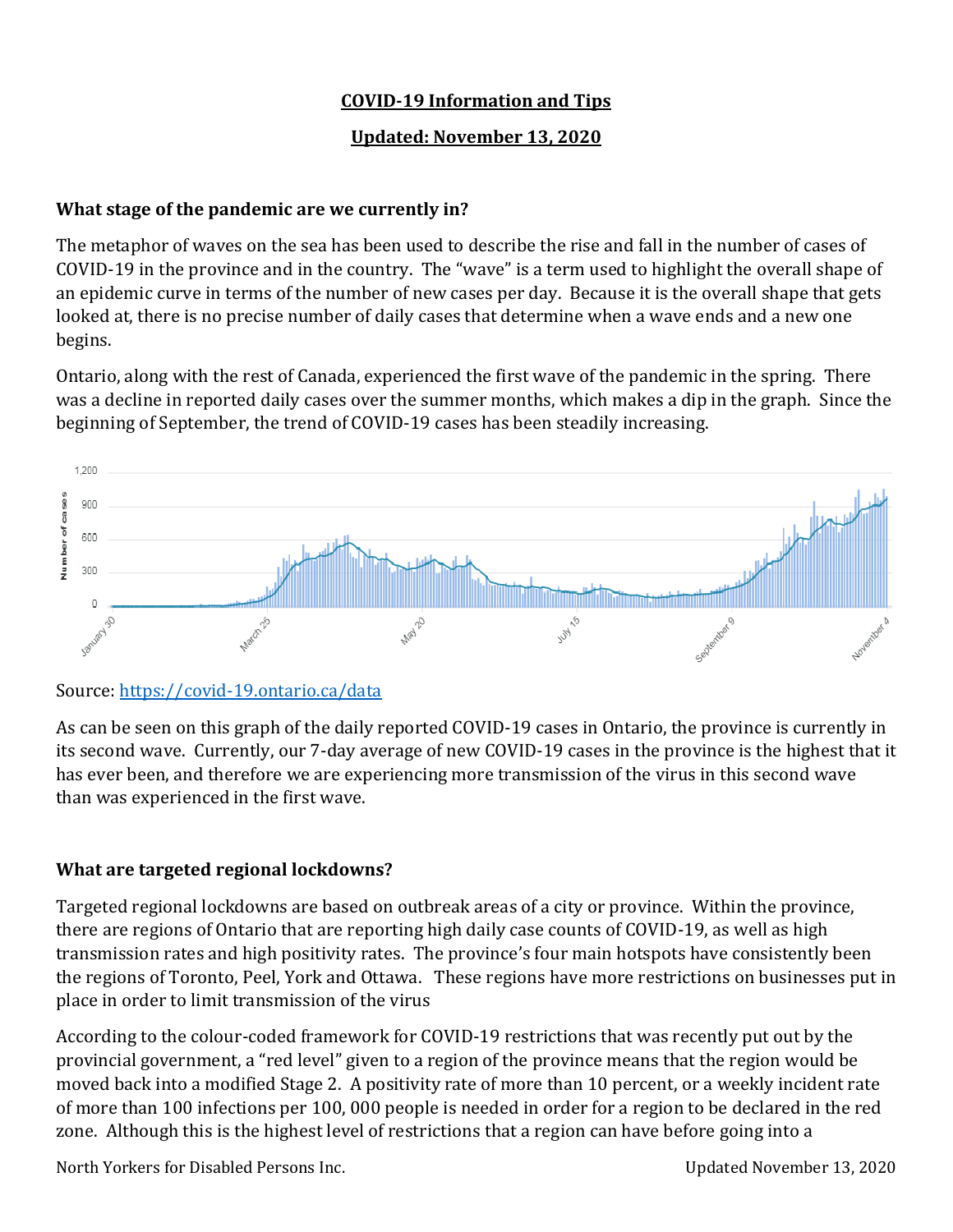lockdown, municipal governments are able to impose greater restrictions than the ones laid out in the provincial framework.

# **How should I prepare for flu season?**

It has been highly recommended by health officials to get your flu shot this year. This is due to rising COVID-19 cases, and the possibility that we could see a 'twindemic' of both the flu and COVID-19. This potential twindemic could overwhelm the healthcare system.

Another concern is that COVID-19 and influenza have very similar symptoms. If a person is presenting symptoms of fever, cough and shortness of breath, it could be either illness. If you've had your flu shot and are experiencing these symptoms, it is most likely COVID-19. Therefore, getting the flu shot limits this confusion and potential worry.

Flu shots are available in a variety of locations, including participating pharmacies (locations of Rexall and Shoppers Drug Mart), family doctors, and some public health clinics.

#### **What is an emergency order?**

Governments across Canada have the ability to take extraordinary measures and instill new and temporary laws once government officials are of the opinion that certain emergency conditions have arisen. In this circumstance, the emergency condition came in the form of the novel coronavirus, COVID-19. Usually a law requires that a declaration of Emergency be made before the government can exercise any such powers.

Examples of current emergency orders:

- Limiting employment to a single Retirement Home/Long Term Care
- Limiting the number of persons allowed to gather in one place
- Prohibiting unfair pricing on essential goods
- Closure of outdoor recreational activities
- Special rules regarding temporary pandemic pay

### **Why does the emergency order keep getting extended?**

In order to maintain the health and well-being of the citizens of Ontario, Premier Doug Ford has extended existing emergency orders until July 15<sup>th</sup>, 2020. As long as there continues to be cases of COVID-19 in Ontario, there is potential for the emergency orders to continue being extended even further into the year. The emergency orders are in place to ensure that the public are adhering to all health and safety measures required to avoid a spike in cases as well as to avoid a possible second wave of the virus.

### **Mandatory use of masks/face coverings in public indoor setting**

North Yorkers for Disabled Persons Inc. Updated November 13, 2020 To protect the health and safety of our communities, Toronto City Council voted in favour of requiring masks or face coverings in all enclosed public spaces as of July 7 to help stop the spread of COVID-19. The Medical Officer of Health recommended to City Council to use its authority to legislate for the protection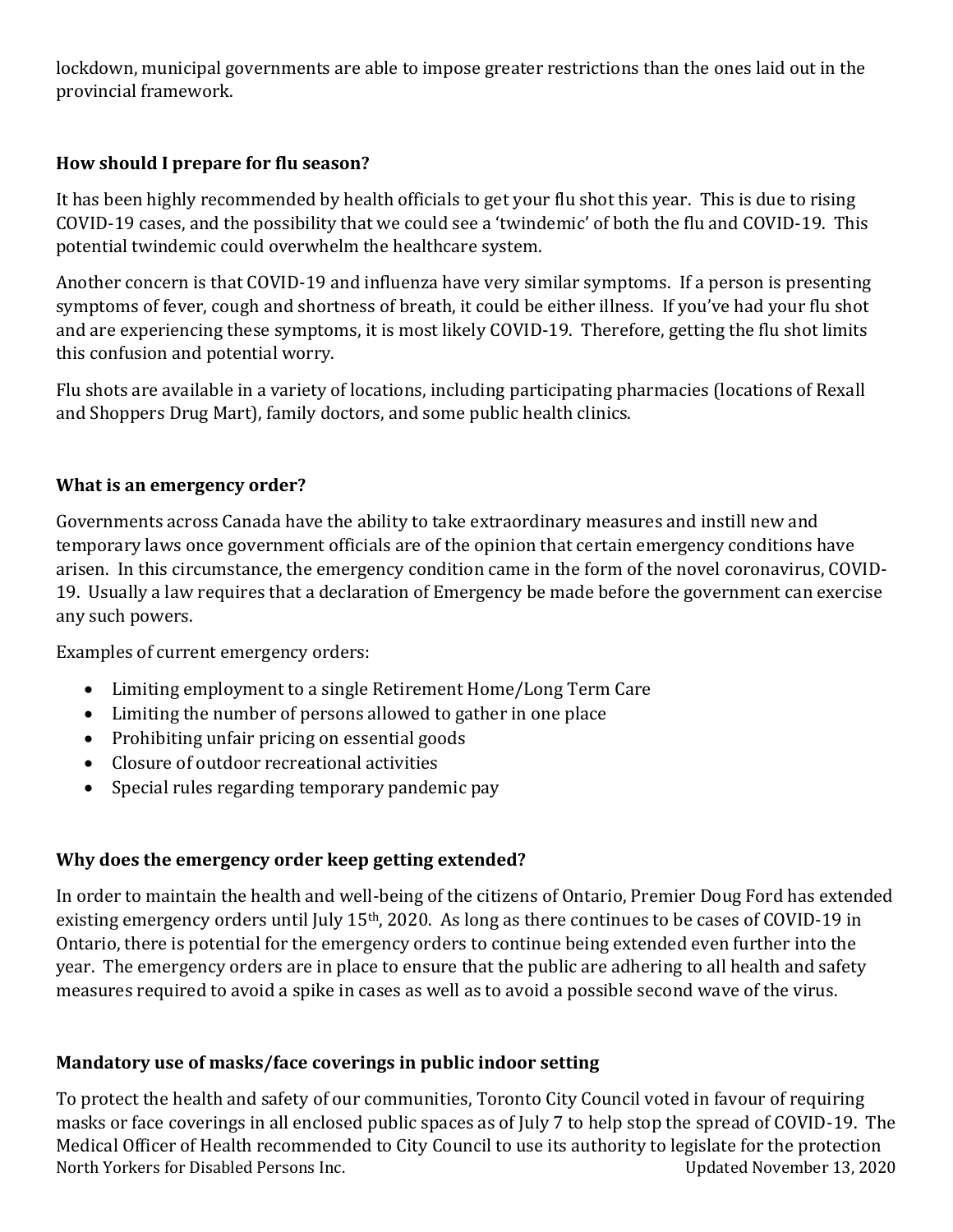of health, safety and well-being of persons in Toronto to enact a temporary bylaw requiring businesses and facilities to have a policy that ensures masks or face coverings are worn by the public in the enclosed spaces under their control to prevent a resurgence of COVID-19 cases.

### **Mandatory use of masks/face coverings on the TTC**

As of July 2<sup>nd</sup>, 2020, masks/face coverings have become mandatory to use while accessing TTC services. Exemptions will be made for children under two years of age and for those who have medical considerations or are unable to put on or take off a face covering. Not wearing a mask can carry a fine of \$195 however the TTC will be focusing more on educating their customers rather than implementing charges. The TTC will be handing out 1 million non-medical masks to those who need one.

### **Why are congregate living settings and Long-Term Care (LTC) slower to reopen?**

As we navigate the second stage of re-opening businesses in Ontario, some LTC and congregate settings are staying behind by following a stage one philosophy. As the future of COVID-19 is unknown and more and more people are beginning to gather and utilize businesses, we must remain vigilant to ensure that the integrity of our health and safety policies remain strong to maintain the well-being of our residents and staff. Vigilance comes in the form of not relaxing on our Infection Prevention and Control policies, keeping the residents at home, and maintaining a strict visitor's policy.

#### **Coronavirus: COVID-19 Information and Tips**

### **Updated May 19, 2020**

#### **Here's what we know:**

#### **Common symptoms of COVID-19 Include:**

- Fever of 37.8° c or greater
- New or worsening cough
- Shortness of breath

#### **Other signs and symptoms of COVID-19 can include:**

- Sore throat
- Difficulty swallowing
- New olfactory or taste disorder
- Nausea/vomiting, diarrhea, abdominal pain
- Runny nose, sneezing or congestions (in absence of underlying reason for these symptoms such as allergies, etc.)
- Clinical or radiological evidence of pneumonia

#### **Atypical signs and symptoms of COVID-19 can include:**

- Unexplained fatigue
- Delirium
- Unexplained or increased number of falls
- Acute functional decline
- Exacerbation of chronic conditions
- Chills
- Headaches
- Croup
- Conjunctivitis (Pink eye)
- Unexplained tachycardia
- Unexplained hypoxia (even if mild)
- Decrease in blood pressure
- Lethargy
- Multisystem inflammatory vasculitis in children

North Yorkers for Disabled Persons Inc. Updated November 13, 2020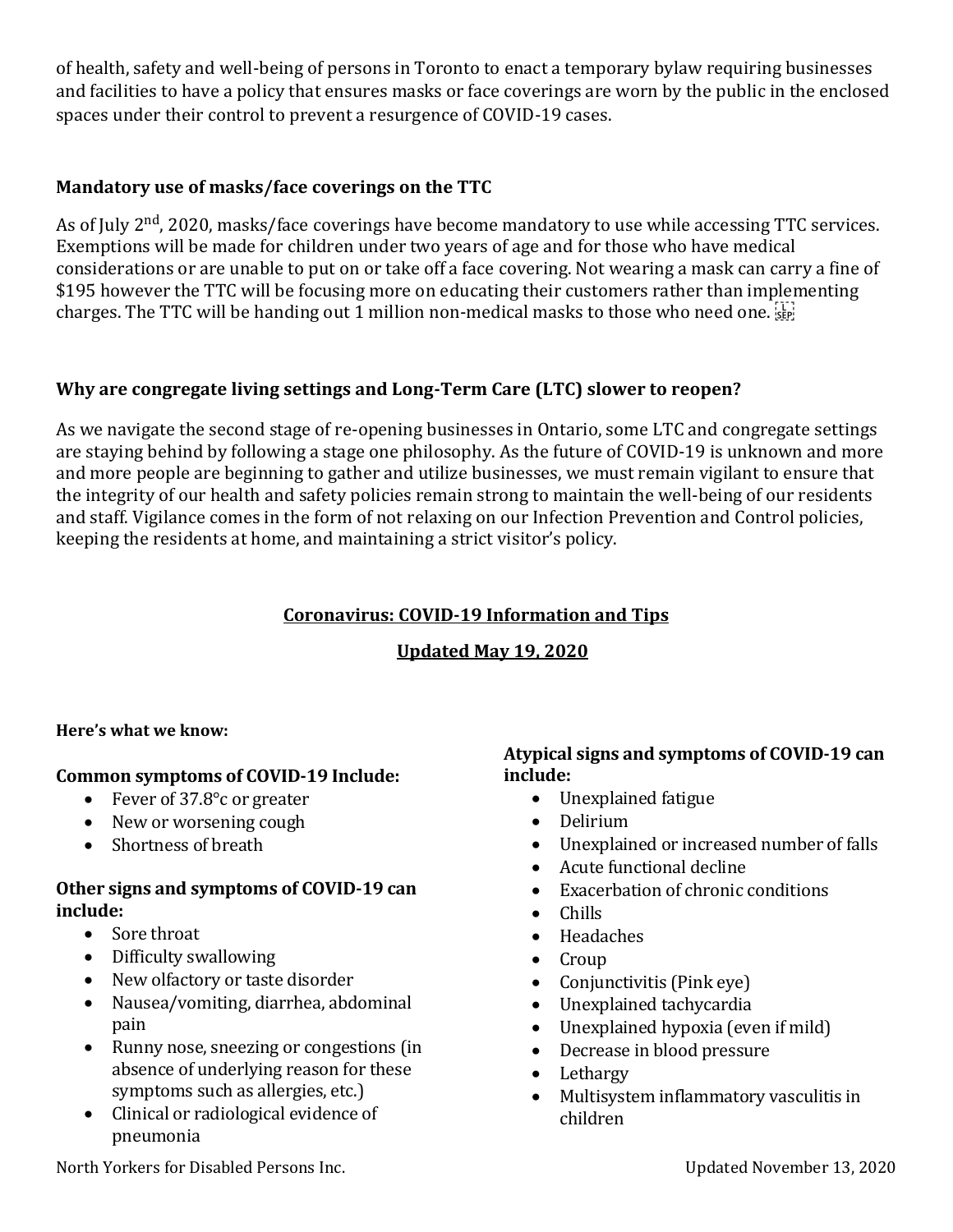The symptoms of COVID-19 are similar to the flu with fever, coughing and shortness of breath being the most common symptoms. It appears to mainly be spread through close person-to-person contact. It may be possible for someone to touch a surface or object with the virus on it and then touch their nose or mouth and become infected, but this is not the main way the virus spreads, according to many reliable sources including the WHO and CDC. In addition to all the normal things you do to stay healthy, the preventive measures are the same as for the flu or other viruses, according to CDC:

- 1. Wash your hands often with soap and water for at least 20 seconds, especially after going to the bathroom; before eating; and after blowing your nose, coughing or sneezing. If soap and water aren't available, use an alcohol-based sanitizer that is at least 60% alcohol.
- 2. As the province starts to open up the economy, keep in mind that most stores require patrons to wear a mask. Ensure that you do not touch the front of the mask as this is where the virus would be. See appendix for proper removal of masks.
- 3. Avoid touching your eyes, nose and mouth.
- 4. Ensure you have two weeks' worth of supplies on hand such as:
	- Incontinence supplies (Wipes, briefs, etc.)
	- Masks
	- Gloves
	- Hand sanitizer
	- Groceries
	- Household cleaners and disinfectant products
- 5. Stock up your freezer with healthy pre-made meals.
- 6. Have a minimum of 2 weeks' worth of medication available to you.
- 7. Some doctors are starting to see more patients in person with strict safety protocols in place. If you absolutely need to visit your doctor, call ahead to ensure it is safe to do so and follow all directions from the medical team such as how early to arrive.
- 8. Cover your cough or sneeze in the sleeve of your elbow or with a tissue, then throw the tissue in the trash immediately.
- 9. Carry disinfectant and infection prevention products with you if you are in the community such as hand sanitizer, disinfectant wipes, and a mask.
- 10. Clean and disinfect frequently touched objects and surfaces using a regular household cleaning spray or disinfectant wipe. *For example, your cell phone, door knobs, light switches, water kettle/coffee maker, TV remote, handles on mobility devices, car steering wheel and gear shifts, banisters, toilet flusher, computer keyboard and mouse, table edges, medication bottles, etc.*